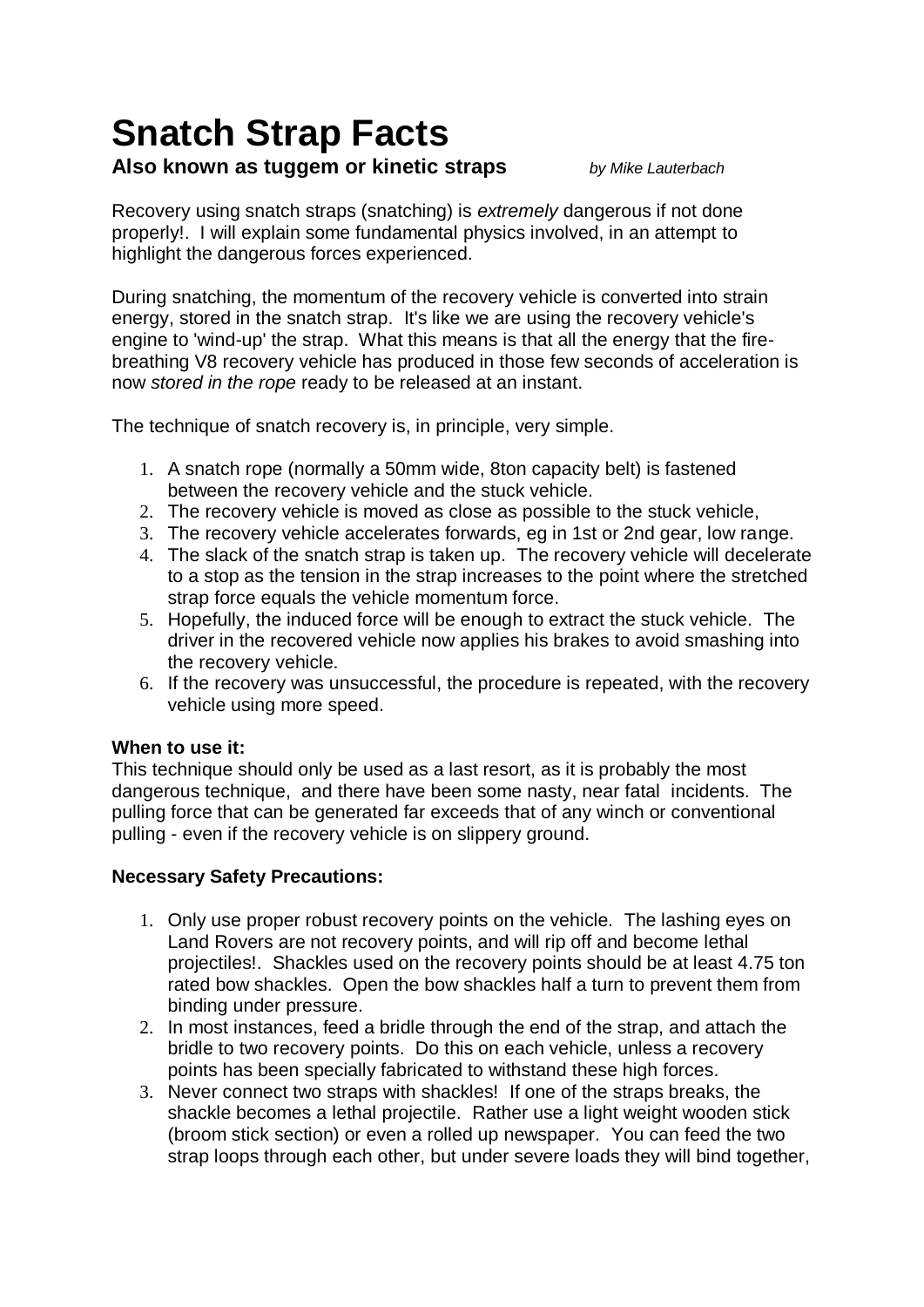making it very difficult to undo them again. Some experts maintain that this way undue forces are exerted in the entwined loops.

- 4. A nylon rope (about 5 to 6m long) should be tied around the the snatch strap close to the loop at the recovery point and wrapped a couple of times around the strap, and to another secure point on each vehicle. Do this on both vehicles. These two nylon ropes would then absorb some of the energy from the resultant recovery point missile, should one break off. Also, drape a blanket, tarpaulin, or something heavy and flexible over the centre of the strap, to absorb some of the strap energy should something break.
- 5. If at all possible avoid snatch towing a small light vehicle (eg. 1400 Nissan) with a much heavier vehicle (eg a Defender), and visa versa.
- 6. Make sure that the attachment points (eg shackles) do not have any sharp edges that may cut the strap.
- 7. Make sure that the strap is not twisted.
- 8. Only use rated snatch straps.
- 9. Everyone, apart from the two drivers, should stand at least twice the strap length away, to avoid flying missiles should the strap or an attachment break.
- 10. The drivers in the two vehicles *MUST* wear seat belts and preferably crash helmets.
- 11. The driver of the recovery vehicle should have some robust protection between himself and the snatch strap, such as a tyre.
- 12. The driver of the stuck vehicle should have the bonnet raised as a shield.
- 13. Because the two drivers can't see each other, a director needs to stand outside the danger zone, in a position where he can be seen and heard by both drivers.
- 14. The director coordinates the snatch, during which both drivers release their clutch in the same gear (eg 2nd low).
- 15. When the bogged vehicle is successfully extracted, same vehicle hoots to let the recovery vehicle know that he is free. The recovery vehicle stops, and the now released vehicle carefully reduces the gap between the two vehicles until there is slack in the snatch strap.
- 16. Only when the director declares that it is safe, may other helpers approach and help remove the recovery gear.

#### **So why is snatching so dangerous?**

As mentioned in the beginning, a huge amount of energy is stored in the snatch strap. The energy stored is half the vehicle mass multiplied by the square of the vehicle speed. Therefore, the forces exerted at say 20km/hr, are 4 times those exerted at 10km/hr! Our desire is to use all this stored energy to pull the bogged vehicle out of its mud-hole. But what if it doesn't?

The main dangers in order of magnitude are:

1. The worst that can happen is that the recovery point (or indeed a chunk of chassis) of one of the vehicles tears off. This piece of metal will now be accelerated by the tons of tension stored in the strap, in the direction of the other vehicle. This piece of metal can easily achieve speeds in excess of 700km/hr, depending on size (see calculations later). This projectile can cut a swath of destruction right though the vehicle. The best you can hope for is that no living soul is in its way! This missile could also strike a solid part of the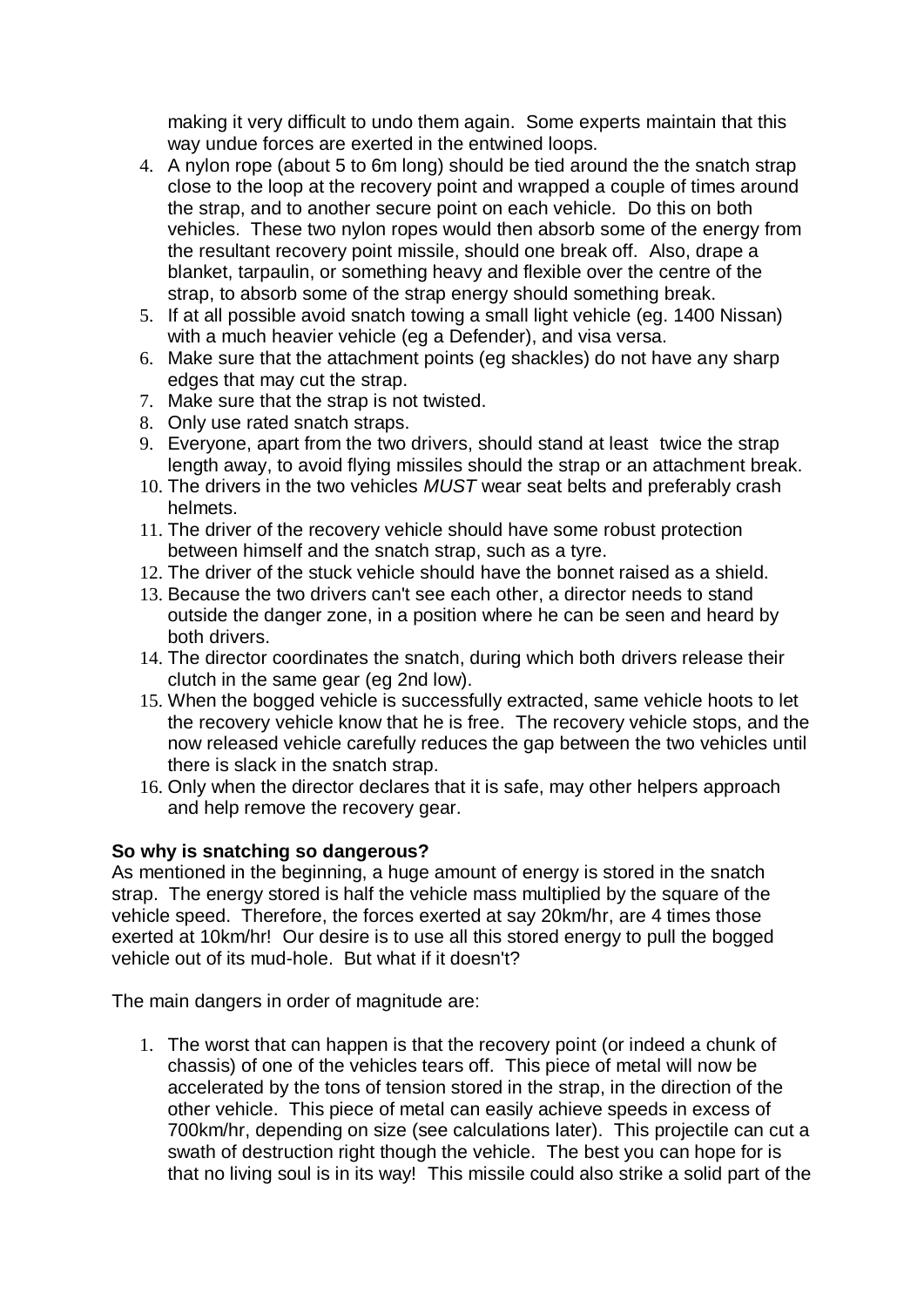vehicle eg the winch, and bounce off at tremendous speed in an altered direction. This is why everyone, including the director (the two drivers excluded), should stand at least the extended length of the strap away.

- 2. If too much force is used at once, the bogged vehicle may come loose with the strap still having lots of stored energy to spare. This stored energy then makes your newly de-bogged vehicle accelerate faster than a Ferrari on steroids and literally go airborne only to come crashing down again (most likely onto the towing vehicle). Alternately, the recovery vehicle loses grip and is catapulted back into the bogged vehicle. The important thing is that you always start gently and *gradually* use more force at each attempt. But there are limitations, as the strap does not retract to its original length straight away. More on this later.
- 3. The snatch strap may break. This usually happens where it is in contact with the tow point, or where the webbing has come loose at the eyes. This results in a missile launch similar to when the tow point breaks except that this time only the rope is flying. Even the strap itself can be lethal. But you have protected the drivers with the open bonnet and tyre, and all the spectators are far away.

#### **Some horror stories:**

Some time back in SWA, now Namibia, an army tank attempted to snatch out a ldv. The result was that the chassis and axles stayed stuck, and the body was ripped off the stuck vehicle.

Then there was the story of a light vehicle (details are sketchy but I believe it involved a Suzuki), which tried to dislodge a Land Rover. He set off at pace, but was unfortunately catapulted back into the still stuck Land Rover, resulting in two broken vehicles, one which remained stuck!

I read a story of a Range Rover winching out a badly bogged vehicle. "The driver correctly insisted that his passenger leave the vehicle and stand well back. The winch cable was simply hooked over the tow ball of the stuck vehicle. At maximum stress the tow ball snapped and the cable with the round ball attached tore through the Range Rover, cutting through the roof and splitting the front passenger seat in two. The Range Rover was declared a write-off. Because of other precautions taken nobody was hurt. Tow balls are mild steel - not the correct material for high-stress pulling." This was winching, not snatching, which has higher forces!

Another story from the web: A Land Rover was stuck and no amount of winching would make the bogged landy budge. "Digging was impossible as the mud was too fluid and Hi-Lifting was impossible. So they went for snatch pulling. Even the most violent acceleration brought no results. They then decided to use two ropes (to double the length) with the result that the towing Landy reached speeds in excess of 60kph before the rope slack was taken up! Just as the Landy started to lose the battle against the increasing tension of the rope an appalling impact and what sounded like a rifle shot was heard. The tow rope seemed to have vanished. What had happened was that the towing point of the stricken Landy was pulled right out of the chassis and catapulted at awesome speed towards the towing landy. It went right through the rear door, the bulkhead and through the front windscreen, scattering bits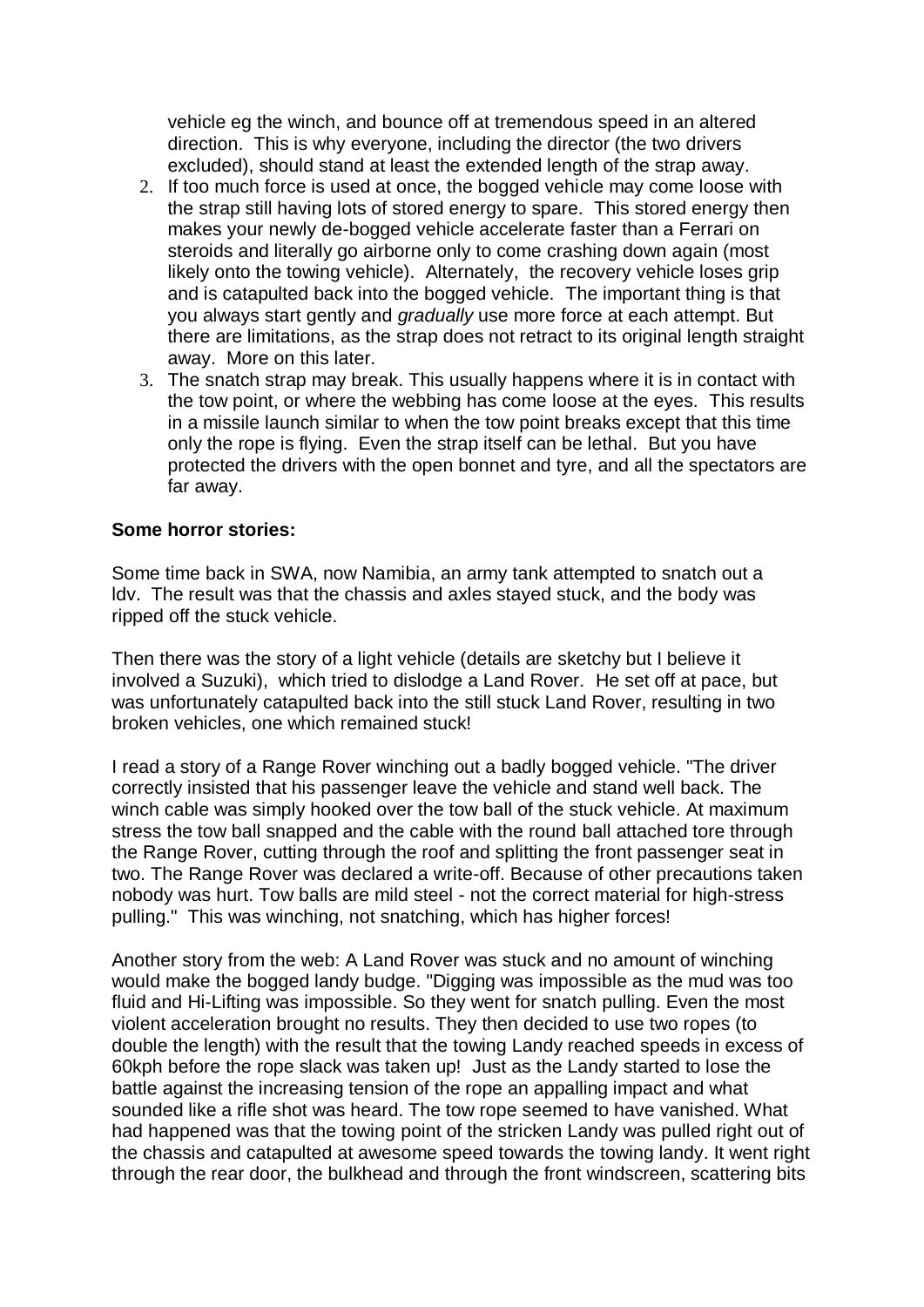of glass and aluminum all over the place. The towing point had actually passed within a few inches of the driver's head!! He was wearing a helmet but it is doubtful what protection that can afford against a 6 lb supersonic towook!"

A Land Rover was "de-bogging a Sammy. What happened this time was simply that maximum brute force was used right away. The Landrover accelerated about 20 feet to approx 20Mph before the rope started tensioning. All of a sudden the Sammy catapulted out of the ground, flew a distance of approximately 25 feet and then came crashing into the roof of the Landy just above the level of the tailgate. The only thing that prevented the driver of the Landy from getting killed was the substantial roll cage. What went wrong here was very simply that maximum brute force was applied first time. There was probably four times as much energy in the rope as was needed to de-bog the 'Zuki."

**The bottom line** is that snatching is a great way of recovering otherwise unrecoverable vehicles. If done with care, it is safe but if not, **can be lethal**. It is best to try winching, hi-lifting and digging first.

### **The Theory**

Now let's have a look at the theory, now that we know what can happen:

Let's base the calculations on my Land Rover 110 tdi. It's weight is 2300kg, and can accelerate to 17km/hr within 9m in 2nd gear, low range.

8 ton snatch straps break more or less at 8 ton force (no safety factor! More of this later). The stretch factor of 20% is quoted at 50% force (4 tons for our example). Some snatch straps break at a lower, some at a higher force. The straps are 9m long. 20% relates to 1.8m, and assuming a linear spring constant in the elasticity of the strap, elongation, or stretch, will be 3.6m at a force of 8 tons.

Now  $F = k \times s$ , where  $F =$  force (Newtons),  $s =$  distance (stretch) and  $k =$  spring constant.

Therefore  $k = F/s = 4000kg \times 9.81 / 1.8m$ ==> *k = 21800N/m*

To calculate the stored energy and resultant forces in the snatch strap, we need to determine what the kinetic energy of the recovery vehicle is at the point where the snatch trap has enough force to stop it, ie at the point where the injected kinetic energy equals the stored potential energy in the strap.

The kinetic energy of the vehicle =  $0.5 \times m \times v^2$  ( $2 =$  squared), and the strain energy in the strap =  $0.5 \times F \times S$ 

Therefore, at v=17km/hr (4.72m/s), m=2300kg, and k=21800N/m, the vehicle kinetic energy = 25644 Nm

Now, at this point, the strap strain energy  $=$  induced kinetic energy by the recovery vehicle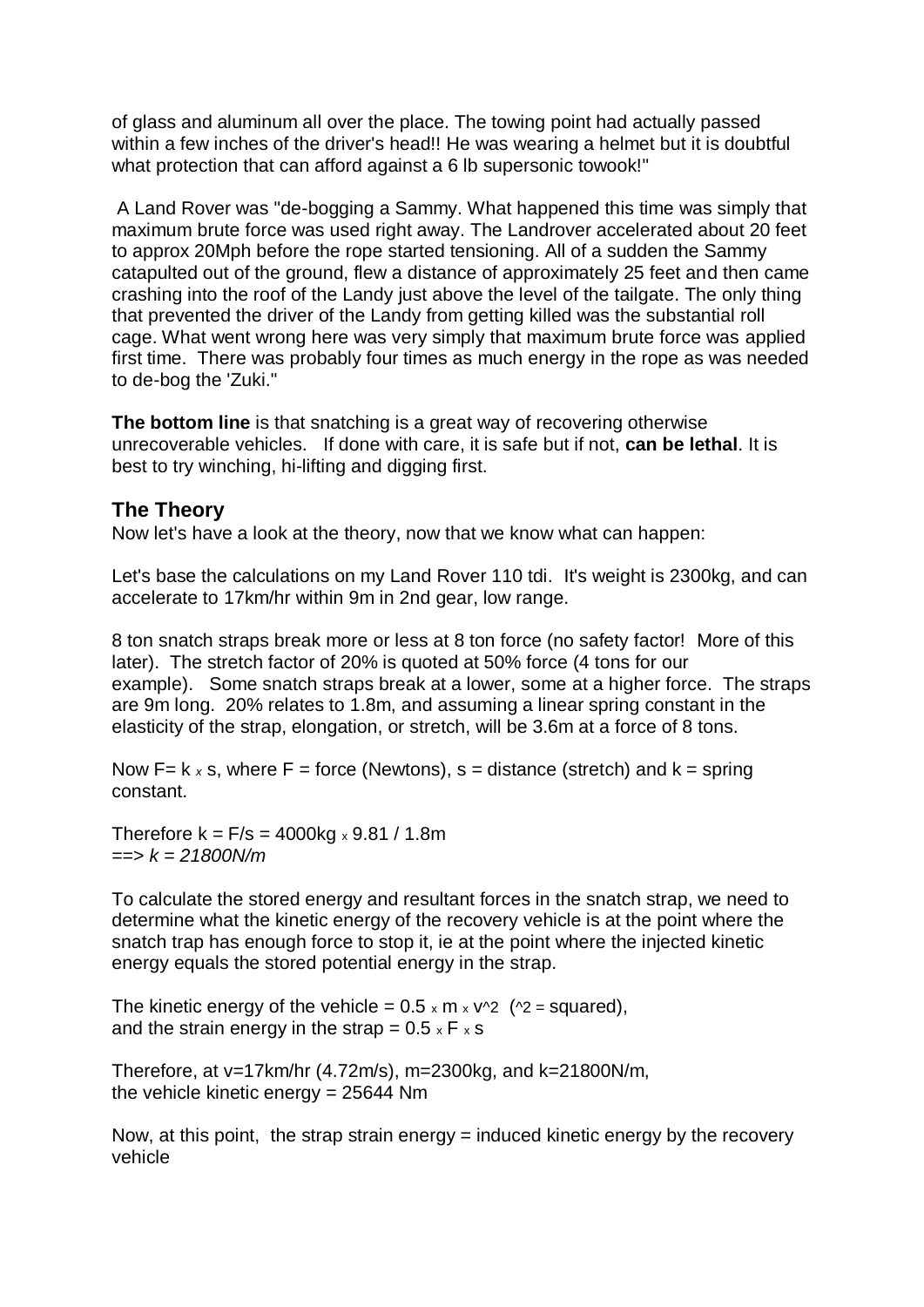$\Rightarrow$  0.5 x F x s = 0.5 x m x  $\sqrt{2}$ 

 $\Rightarrow$  s = sqrt(m x  $v^2$  / k) = 1.53m stretch

Therefore, the force exerted is F = k s = 21800 x 1.53 = **3.41 tons**.

This does not sound too impressive though, as we were expecting something closer to 8 tons. This force assumes that the snatch strap has a 20% elongation at 50% load. Tests have shown that some snatch straps only have 15% elongation, which would mean that for these the exerted force would be 4.5 tons instead of the calculated 3.41 tons. If we add a V8 at the same vehicle mass with a higher speed to the equation, the forces will be much higher.

Now, 3.41 tons is "not a lot", only about 50% more than the vehicle mass. But what happens if an attachment point breaks off at this "low" force?

Let's take a pin and ball attachment, fitted with inferior low tensile bolts. The attachment weighs about 1.2 kg. If it gets ripped off the vehicle, how lethal will it be?

As determined above, the total stored strain energy = 25644 Nm. Translating this into velocity, we get  $v = \sqrt{(2 \times m)} = \sqrt{(2 \times 25644)} = 226.5 \text{ m/s} =$ **815 km/hr**!

Obviously this is a theoretical figure, derived from the assumption that the elasticity of the snatch strap is perfect at 100%. Let's be pessimistic, and assume that the strap is only a third efficient. This translates to a speed of **272km/h**r. Not all that fast, I hear you say.

Let's consider a cricket ball, weighing all of 155g, being bowled at 150km/hr by that Ozi wonder-boy, Brett Lee. The kinetic energy of this fast ball is 134Nm. Our 1.2kg loose projectile's energy is 25644/3=8548Nm! That's packing 64 times more punch than one of the fastest cricket balls the world has seen! We all know that this cricket ball is capable of bending and penetrating the protective screen on the helmet, and still fracture cheek bones behind it. Bearing this in mind It's not hard to imagine why that the broken vehicle attachment, now a projectile, can pierce firewalls, windscreens and seats. It will definitely be fatal to a passenger in its path!

| <b>Speed</b> | <b>Vehicle Mass [kg]</b> |      |      |      |      |      |      |
|--------------|--------------------------|------|------|------|------|------|------|
| km/hr        | 1000                     | 1500 | 2000 | 2300 | 2500 | 3000 | 3500 |
| 5            | 0.66                     | 0.81 | 0.93 | 1.00 | 1.05 | 1.14 | 1.24 |
| 10           | 1.32                     | 1.62 | 1.87 | 2.01 | 2.09 | 2.29 | 2.47 |
| 15           | 1.98                     | 2.43 | 2.80 | 3.01 | 3.14 | 3.43 | 3.71 |
| 17           | 2.25                     | 2.75 | 3.18 | 3.41 | 3.55 | 3.89 | 4.20 |
| 20           | 2.64                     | 3.24 | 3.74 | 4.01 | 4.18 | 4.58 | 4.95 |
| 25           | 3.31                     | 4.05 | 4.67 | 5.01 | 5.23 | 5.72 | 6.18 |
| 30           | 3.97                     | 4.86 | 5.61 | 6.02 | 6.27 | 6.87 | 7.42 |

#### **Snatch Strap Forces (metric tons)**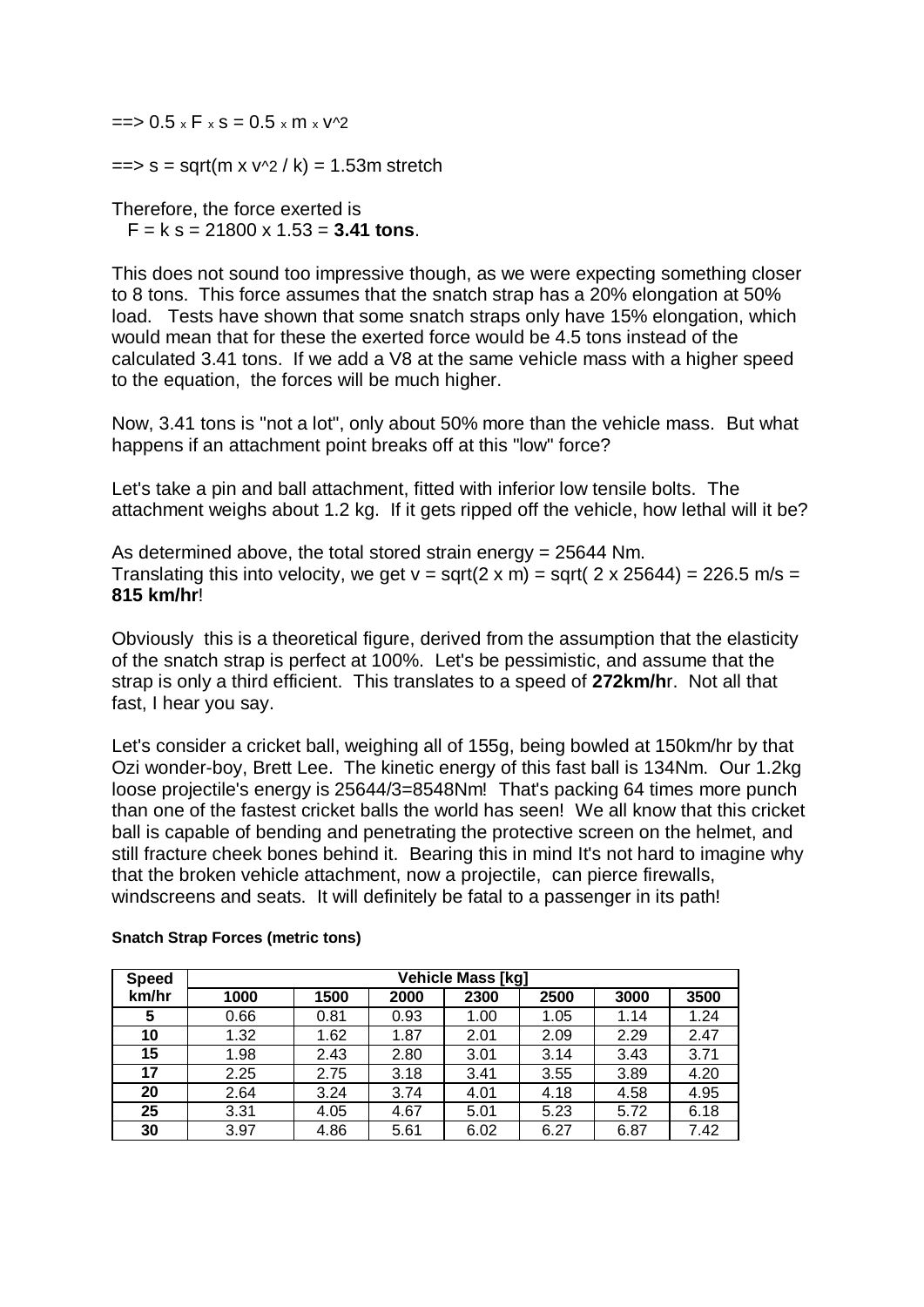These figures should be used as guidelines only, as ideal situations are used in their calculations, such as assuming an even spring constant for the snatch straps in Hook's Law formula. Many straps also have less stretch than the "industry standard" of 20%. If the stretch is less, the resultant forces will be higher as a result of the increased de-acceleration of the recovery vehicle at the end of the pull.

This also applies to the the same strap being utilised more than once within a 6 to 8 hour period. Snatch straps need 6 to 8 hours, per 10% stretch, to fully contract again. Thus, for a full 8 ton pull, the stretch will be 40%, requiring up to 24hrs to retract fully! Also, with each pull, the strap loses some elasticity. Therefore, it will never contract back to its original length again. Check the manufacturers instructions, when to discard it as a snatch strap. The ball park figure is 10%, ie if the snatch strap does not recover its length to within 10% of the original length, discard it as a snatch strap. In most cases, these straps don't lose their strength, and can be used as pull straps. Just mark them accordingly and remember that they will still have some stretch in them!

For this reason, no snatch strap should be used more than once within 6 hrs, as the elasticity is different on successive pulls. This is not always possible though - only use the snatch strap more than once if the initial stretch was minimal, or if you are aware that the successive snatches will exert more force, since some elasticity was lost in the previous snatch(es)

When connecting a snatch strap, try and spread the load by using either a 10 ton lifting strap, or strong tree protector, attaching it to two jade rings on each side of the chassis. The snatch strap loop is then slipped over this strap. This way you are distributing the high forces to both sides of the vehicle, preventing possible recovery point damage and chassis deformation in severe conditions.

The reality of the situation is that many people use snatching as their primary method of extraction, and think nothing of it. It *can* be safe if done properly at reasonable speeds. When you're using it, don't be in a hurry to use more power; start with slower tugs and build up speed gradually, with a new strap at each new attempt. Also make sure that you are only using rated recovery equipment on the vehicle, eg bow shackles. You should use at least a 6.5 ton rated bow shackle if the strap is to be connected to one recovery point, and 3.25t, preferably 4.75ton, bow shackles if two points are used.

Here is a summary of tests done on different snatch straps by Beaver Sales, at their Height Safety & Confined Space Testing Centre, Australia (see www.lizardlegs.com.au/blackrat/news.asp#1):

| <b>Snatch Strap Make</b> |      | Dry Test   Wet Test   Stretch  <br><b>Breaking   Breaking</b><br>Force [kg] Force [kg] | <b>Factor</b> | Cost<br>(Au\$) |
|--------------------------|------|----------------------------------------------------------------------------------------|---------------|----------------|
| <b>ARB 8000</b>          | 6803 | 7044                                                                                   | 21%           | \$69           |
| <b>ARB 9000</b>          | 8495 | 8966                                                                                   | 22%           | \$94           |
| Black Rat 8000           | 8277 | 7401                                                                                   | 23%           | \$70           |
| Bushranger 8000          | 8679 | 8281                                                                                   | 15%           | \$65           |
| Megastraps 8000          | 8981 | 7806                                                                                   | 16%           | \$55           |
| Megastraps 9000          | 8444 | 7835                                                                                   | 23%           | \$79           |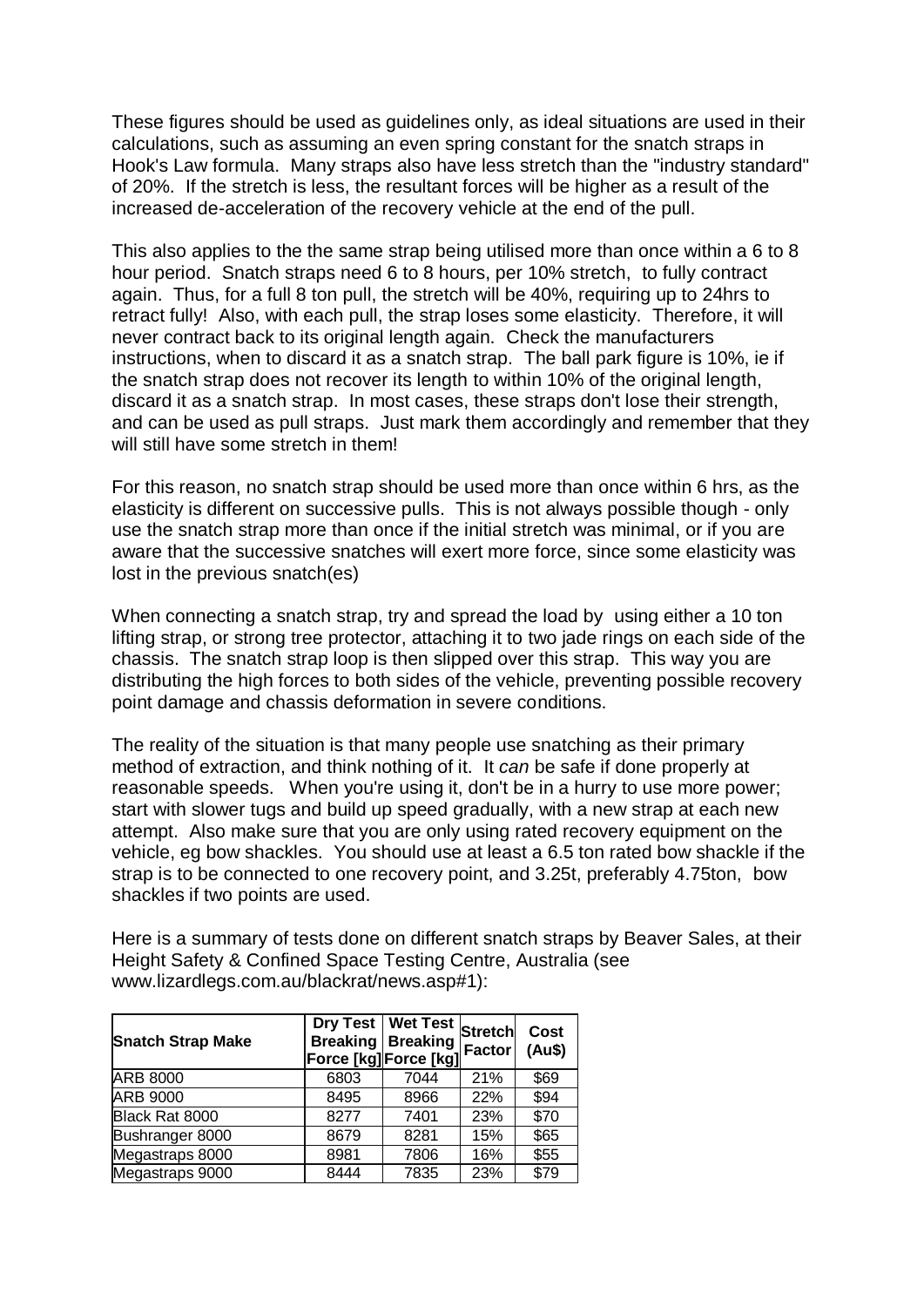| Megastraps 11000                           | 11319 | 9674  | 24% | \$109 |
|--------------------------------------------|-------|-------|-----|-------|
| Kaymar 8000 (made by<br>Spanset)           | 9288  | 8681  | 20% | \$65  |
| Mean Green 8000                            | 9427  | 7927  | 15% | \$69  |
| Mean Green 10000                           | 9759  | 9423  | 20% | \$99  |
| Repco Motogard 7500                        | 6508  | 5902  | 18% | \$59  |
| Super Cheap Auto 8000<br>(made by Spanset) | 8520  | 7790  | 19% | \$70  |
| Super Cheap Auto 9000                      | 3798  | 3953  |     | \$30  |
| Don Kyatt Terrain Tamer<br>8000            | 7087  | 7048  | 18% | \$55  |
| Don Kyatt Terrain Tamer<br>11000           | 12022 | 10569 | 15% | \$88  |
| <b>DJM-OX 8000</b>                         | 7036  | 7205  | 22% | \$84  |

Whilst some consider a strap to be good if the breaking point is more than their quoted specification, I consider the stretch factor to be more important, then followed by the breaking force. eg some rate the Bushranger 8000 highly because of its strength, ignoring the fact that it has a poor stretch factor, inducing higher forces when snatching.

The article in the Australian 4wd Monthly used the above results to rate the straps as follows:

(I don't necessarily agree with their classification)

| Winner<br>Runner-up   | Kaymar 8000<br>Bushranger 8000     |
|-----------------------|------------------------------------|
| Highly<br>recommended | Mean Green 8000                    |
|                       | Terrain Tamer 11000                |
|                       | Megastrap 8000                     |
|                       | Super Cheap Auto<br>8000           |
|                       | Black Rat 8000                     |
| Recommended           | Megastrap 11000                    |
|                       | Mean Green 10000                   |
|                       | Not Recommended Terrain tamer 8000 |
|                       | Ox 8000                            |
|                       | Repco Mortorguard<br>7500          |
|                       | Megastrap 9500                     |
|                       | ARB 8000                           |
|                       | ARB 11000                          |
|                       | Super Cheap Auto<br>9000           |

What will be covered in the next section are safety factors. Here is a brief rundown:

Where lifting gear is used, a minimum safety factor of 5 is usually used. A 4.74 ton rated bow shackle was tested by the above mentioned Ozi crowd, and it broke at 33 tons! Legally, its minimal breaking force should be at least 5 times its rated force. This safety factor was born to protect the public, workers and equipment. Why so high? This is because material specifications cannot be